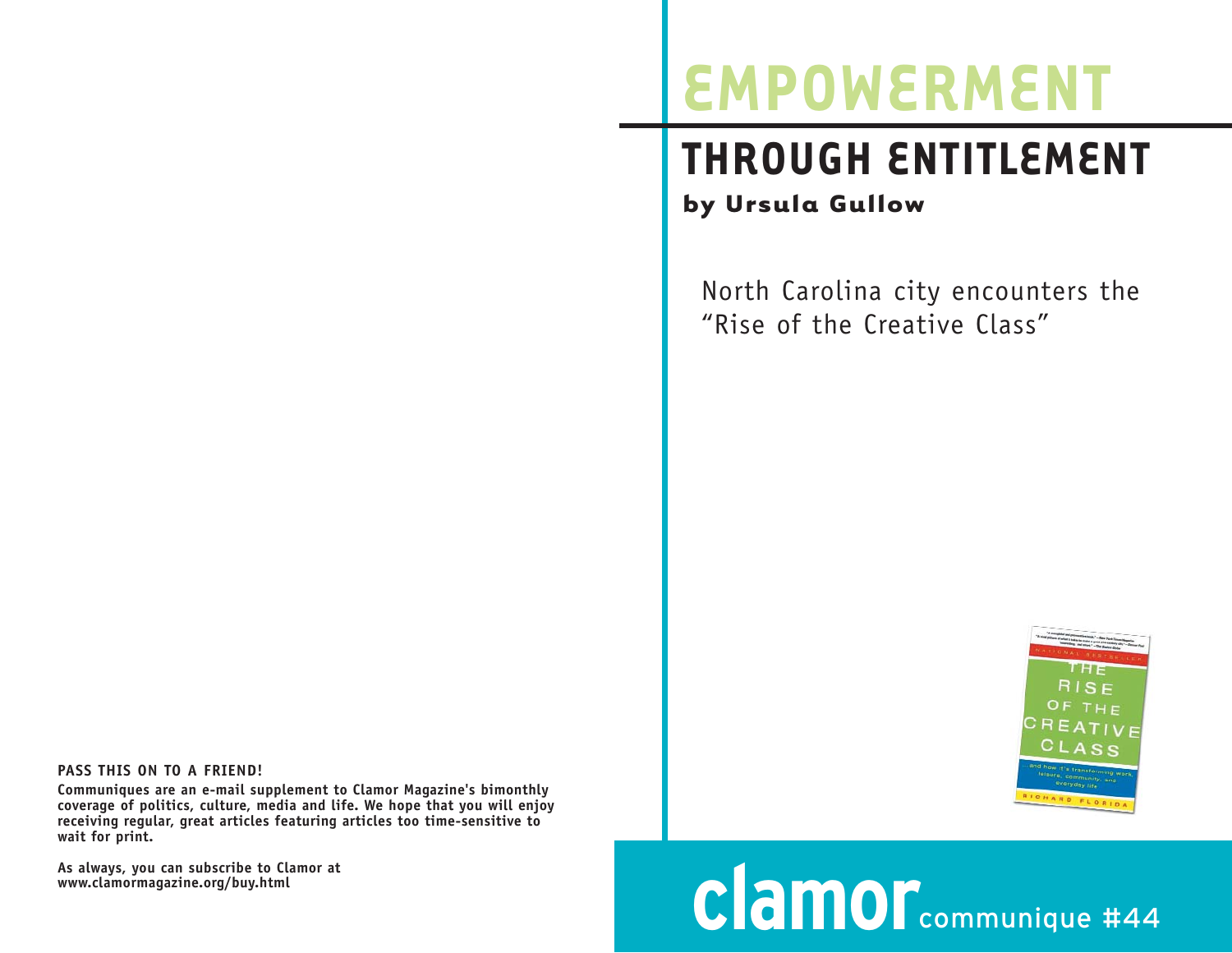"Working class," "ruling class," "upper class," and "lower class," are terms many of us are familiar with by now. But have you ever heard of the "creative class?" Don't be alarmed if you haven't it's a brand new idea coined by Richard Florida in his recent book, "The Rise of the Creative Class." According to Florida, the creative class makes up more than 30 percent of the nation's workforce. Rather than defining its basis in economics, the creative class "derives its identity from its members' roles as purveyors of creativity." Florida has ambitiously lumped a huge assortment of folk into this category from artists, musicians, and designers, to dentists, engineers, scientists, and yes, even CEOs. To be clear, the Creative Class is essentially affluent white-collar workers with college degrees who fancy a so-called "alternative" lifestyle.

"The Rise of the Creative Class" I've discovered, is an enormo usly popular book and Florida has been given rave write-ups in such publications as *The Wall Street Journal, The Chicago Tribune, Wired, The New York Times,* and *USA Today,* among countless other journals nationwide. The book's basic assertion is that cities must nurture their cultural climate to attract members of the Creative Class, who will thereby attract business and commerce to the city, and ultimately improve the overall economic condition of that city.

It seems like a pretty straightforward and progressive recipe for success, and the name is genius. Who wouldn't want to be a member of the Creative Class? But why, I wondered, is this idea receiving so much praise from the corporate media, and just who is the local Creative Class? Am I one of them? To find

acterizations such as these are believed to be useful to convey a veneer of officialdom, expertise and authority to sell an idea. Sound familiar?

What better tonic in uncertain times than the Creative Class for an infamous community of self-described "seekers" and "cutting edge" technocrats and condo developers still hu ng-over from yesteryear's yearnings for a dot.com utopia in the mountains. The Creative Class concept may in fact perfectly enshrine the ambitions of some strata of Asheville folks, and may even eclipse another demographic concept similar in habits and vocations and once commonly invoked self-referentially without embarrassment: The Yuppie. And if the legacy of the Yuppie is any lesson, it would be that to ordain a distinguished class of people infused with a glorified sense of entitled "self-empowerment" defined by material self-enrichment and it's accompanying mythological, Horatio Alger visions of frontier capitalist predestination (see Max Weber's sociology classic *The Protestant Work Ethic* for more on this) and technotopias, is to potentially put at risk or in jeopardy members of the community not invited to the party.

This tonic may taste more like Evian than tap water, but please, for those who should choose to consume it, after promises are made, and all is said and done, will you really not raise the rents and run us off a cliff with stars in your eyes? Ho nest…?

*Eamon Martin contributed to this article. Asheville Global Report, www.agrnews.org*

**The Clamor Communique format has been reworked so you can easily distribute them as half-page pamphlets. Simply photocopy them double-sided in the order they are delivered here, fold copies in half, and staple in the middle.**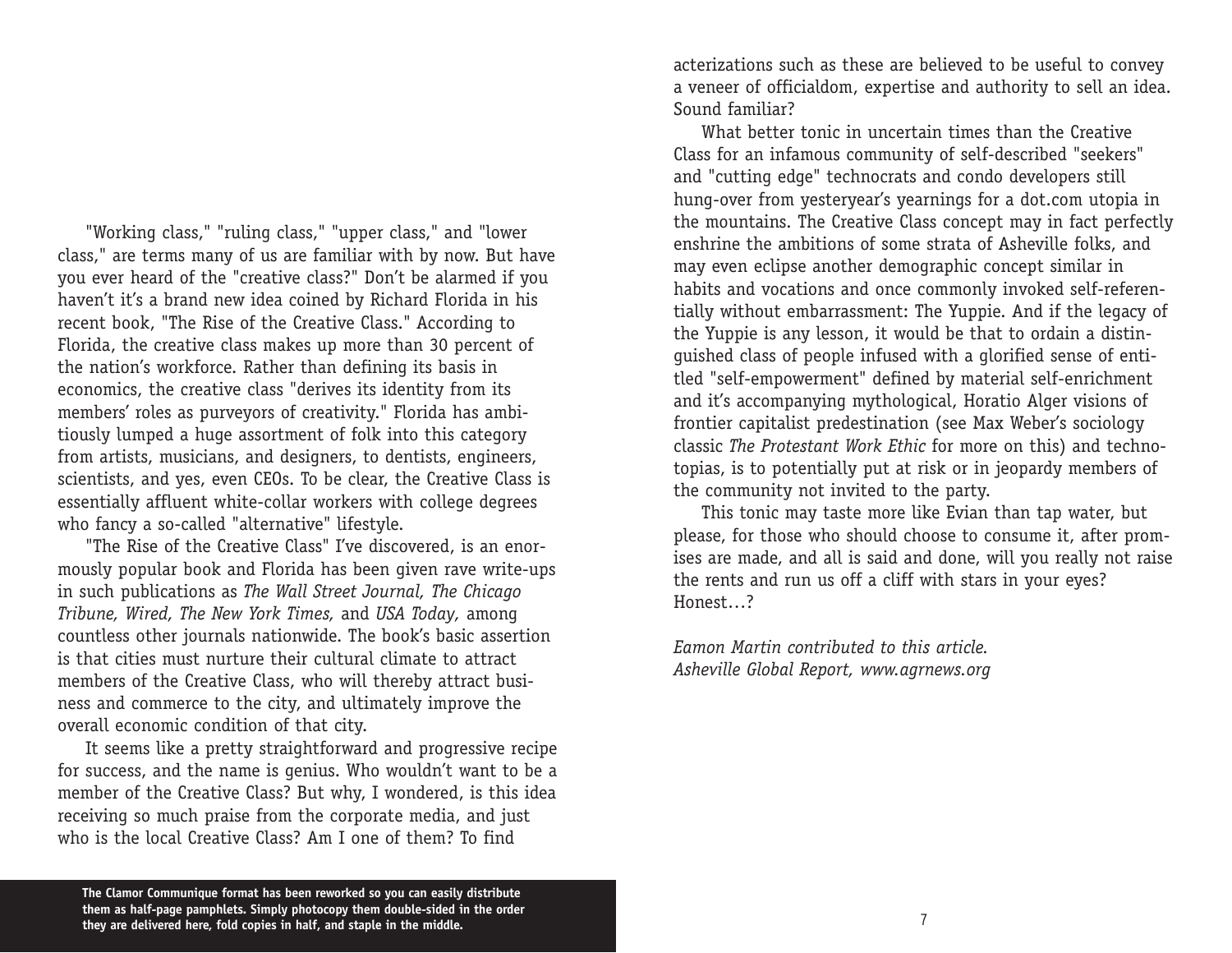economic chances of one's community is, no doubt, a necessary task. The danger is of embracing what may ultimately amount to a social engineering formula, packaged and bound in a classist ideology, which favors a newly entrenched and privileged, nouveau riche bourgeoisie consumer Creative Class over a larger, and apparently less deserving and servile underclass of citizens pushed further to the margins.

The only thing perhaps more insipid about Florida's demographic boosterism is that it does what the Madison Ave. racketeers of advertising do best: prey on people's most narcissistic insecurities. Everyone's a rock star in the Creative Class; just ask it's previous incarnation, "Generation X," as worn-out a marketing concept as the Chuck Taylor sneakers you may agonize over symbolically ditching. If Gen-X made you feel appropriately awkward, self-conscious, and emasculated, have no fear, the parochial but soothing moniker of the Creative Class is here, softening the blow of the infamous classist refrain: "isn't it time you found a real job, son …"

Aggressively lobbying the public trust for the Creative Class with features and editorials, the Gannet Corporation's *Asheville Citizen-Times,* no strangers to demographic exploitation themselves, have commissioned their own "market profile" studies of the regional population, and, oh, are they revealing. Prior to the arrival of Florida's alleged Creatives, the AC-T had discovered in one recent study, evidence of locals they referred to as the "Hard Scrabble" whose "lifestyle preferences" included "packaged meat snacks" and "gun racks." Accompanying the profile, along with other regional stereotypes depicted in the study, is a tiny computer graphic icon with regional folk reduced to caricatures of form not dissimilar to the ones usually found in public beneath the words "Men" and "Women".

The "Mountain Folk" icon is a standout: human shape slouches lazily on fold out chair in front of double-wide house accompanied by satellite dish.

In today's lexicon of capitalist folklore, in which people are reduced to their raw, instrumental value as "human resources" and gauged by their lowest common denominators, crass charsome answers, I recently attended what some obviously considered to be an important, happening thing: a world premier screening of the book's complimentary film, "The Rise of the Creative Class" at the Orange Peel in downtown Asheville. The *Asheville Citizen-Times,* The Blue Ridge Entrepreneurial Council, BB&T, and The Asheville Area Chamber of Commerce all sponsored the event. Admission was free, but a reservation was required to get through the doors. I kind of felt like a superstar after seeing my name on a list and being handed two free drink tickets to loosen up to the posh ambience of hobnobbing local City Councilpersons, Area Chamber of Commerce officials, Atlanta bankers, and assorted others seduced or intrigued by Florida's pitch of urban upward mobility. Some electronic music was playing, the lights were dimmed, and very well dressed people were milling about. "So this is the creative class!" I heard someone remark, echoing my sentiment exactly.

The film turned out to be a promotional piece about Richard Florida and offered almost no new insights or answers to questions I had regarding the Creative Class. If anything, I came away more confused by the spectacle of this young entrepreneur's cult-like following. "Everything he said went straight to my heart!" gushes one interviewee, another simply exclaims, "He's marvelous!" The video includes shots of Florida playing licks on his electric guitar and chatting with young, seemingly hip, creative people.

At one point, his brother quips: "Rich has phenomenal physical and intellectual energy." And later, a reflective Florida states: "I really believe this is what I'm supposed to do … I understand the nature of capitalism really well."

In fact, Florida is the founder of Catalytix, a research company that advises cities on how to sow the seeds and grow their own Creative Classes. For a nominal fee of \$495, anybody can receive a detailed report on the "creative potential" of their city or region, and for a whole lot more money they can be advised on how to empower their community to become a more creative place.

The film, and its viewers, led me to the conclusion that